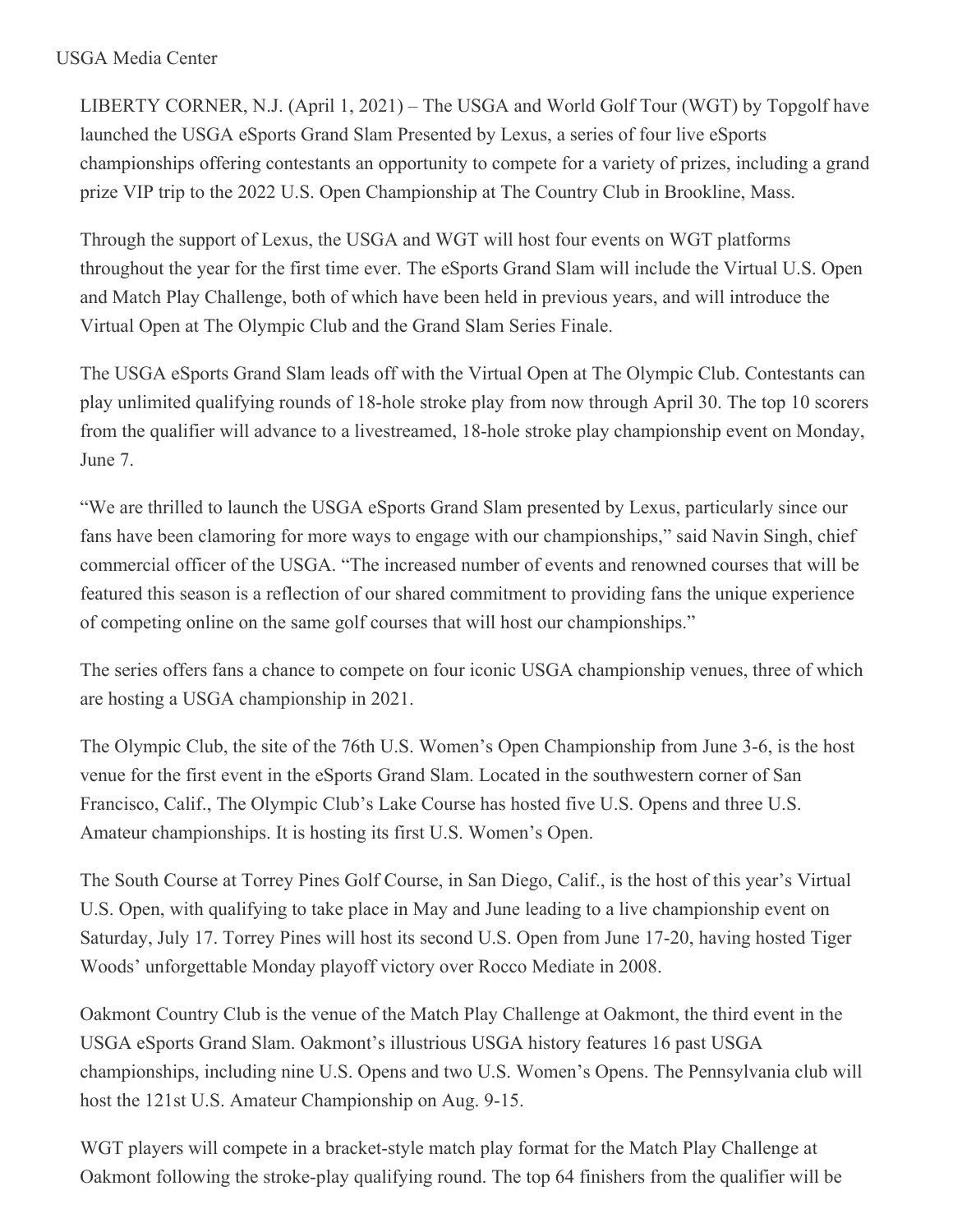placed in four 16-player brackets, where competitors will square off in head-to-head rounds. The winner from each bracket will earn a spot in the 4-player live finale on Saturday, Sept. 18.

The 2021 USGA eSports Grand Slam schedule is as follows:

- Event #1 Virtual Open at The Olympic Club: Monday, June 7
	- Qualifying Rounds: April 1-30
- Event #2 Virtual U.S. Open: Saturday, July 17 (Torrey Pines)
	- Qualifying Rounds: May 1-June 30
- Event #3 Match Play Challenge at Oakmont: Saturday, Sept. 18
	- Qualifying Rounds: Aug. 9-Sept. 5
- Event #4 Grand Slam Series Finale: Saturday, Dec. 11 (Pinehurst)
	- Qualifying Rounds: Oct. 25-Nov. 22

The Grand Slam Series Finale will be played on Course No. 2 at Pinehurst Resort and Country Club. Best known for undulating, crowned greens, Pinehurst No. 2 has witnessed some of the most memorable moments in USGA history, hosting three U.S. Opens, two U.S. Amateurs and one U.S. Women's Open. In 2014, it became the first course to host the U.S. Open and U.S. Women's Open Championships in consecutive weeks.

The Grand Slam Series Finale will consist of the same format as the Match Play Challenge at Oakmont following the 18-hole stroke play qualifying round. The live 4-player championship event will feature two semifinal matches and championship match with the winner to receive a VIP trip to the 2022 U.S. Open at The Country Club at Brookline.

The first-place prize for each of the four events includes a \$1,000 prepaid gift card, \$500 USGA Shop card, an engraved championship trophy and a custom cornhole set. The runner-up in all four events will receive a custom cornhole set as well, along with a \$500 prepaid gift card and \$250 USGA Shop card. Third- and fourth-place finishers will also receive prepaid gift cards and USGA Shop cards.

All four championship events will be streamed live on the USGA [YouTube](https://nam12.safelinks.protection.outlook.com/?url=https%3A%2F%2Fwww.youtube.com%2Fchannel%2FUCsZsn_S93Zs8JOdKMRbklmg&data=04%7C01%7CJGeske%40USGA.org%7Cd3156c92c0174c9fe85008d8f51aaf6d%7C17abf7083a064391bdbd06808d1b9f81%7C0%7C0%7C637528842270024925%7CUnknown%7CTWFpbGZsb3d8eyJWIjoiMC4wLjAwMDAiLCJQIjoiV2luMzIiLCJBTiI6Ik1haWwiLCJXVCI6Mn0%3D%7C1000&sdata=WzkZ2wx3EH3Zy0Ww5wWUHZHFBpwz7iuVrAQ3vnVBMbk%3D&reserved=0), [Twitch](https://nam12.safelinks.protection.outlook.com/?url=https%3A%2F%2Fwww.twitch.tv%2Fusgagolf&data=04%7C01%7CJGeske%40USGA.org%7Cd3156c92c0174c9fe85008d8f51aaf6d%7C17abf7083a064391bdbd06808d1b9f81%7C0%7C0%7C637528842270034919%7CUnknown%7CTWFpbGZsb3d8eyJWIjoiMC4wLjAwMDAiLCJQIjoiV2luMzIiLCJBTiI6Ik1haWwiLCJXVCI6Mn0%3D%7C1000&sdata=CVrjCdSzTzkQKhfrfz3gRUMwnEMYSOvqNh%2BJJAixTlc%3D&reserved=0) and [Twitter](https://nam12.safelinks.protection.outlook.com/?url=https%3A%2F%2Ftwitter.com%2FUSGA&data=04%7C01%7CJGeske%40USGA.org%7Cd3156c92c0174c9fe85008d8f51aaf6d%7C17abf7083a064391bdbd06808d1b9f81%7C0%7C0%7C637528842270044914%7CUnknown%7CTWFpbGZsb3d8eyJWIjoiMC4wLjAwMDAiLCJQIjoiV2luMzIiLCJBTiI6Ik1haWwiLCJXVCI6Mn0%3D%7C1000&sdata=Rci3cyC1A7fG8vtLu1qyi45iU9TpAxToSZNGaGHTJGE%3D&reserved=0) channels. In 2020, the USGA Match Play Challenge livestream received 317,000 views, with more than 2.5 million total minutes watched. The 2020 Virtual Open accepted 128,830 player entries totaling over 790,000 rounds played.

All USGA eSports Grand Slam events are free to enter. Download the WGT Golf app on iOS, Android or Amazon devices, or play the desktop version, all available free at [https://m.wgt.com/](https://nam12.safelinks.protection.outlook.com/?url=https%3A%2F%2Fm.wgt.com%2F&data=04%7C01%7CJGeske%40USGA.org%7Cd3156c92c0174c9fe85008d8f51aaf6d%7C17abf7083a064391bdbd06808d1b9f81%7C0%7C0%7C637528842270044914%7CUnknown%7CTWFpbGZsb3d8eyJWIjoiMC4wLjAwMDAiLCJQIjoiV2luMzIiLCJBTiI6Ik1haWwiLCJXVCI6Mn0%3D%7C1000&sdata=gb8%2FDcVIeky66XHwnkrbGcbjW24GGpXeK9waiKM%2BgIw%3D&reserved=0).